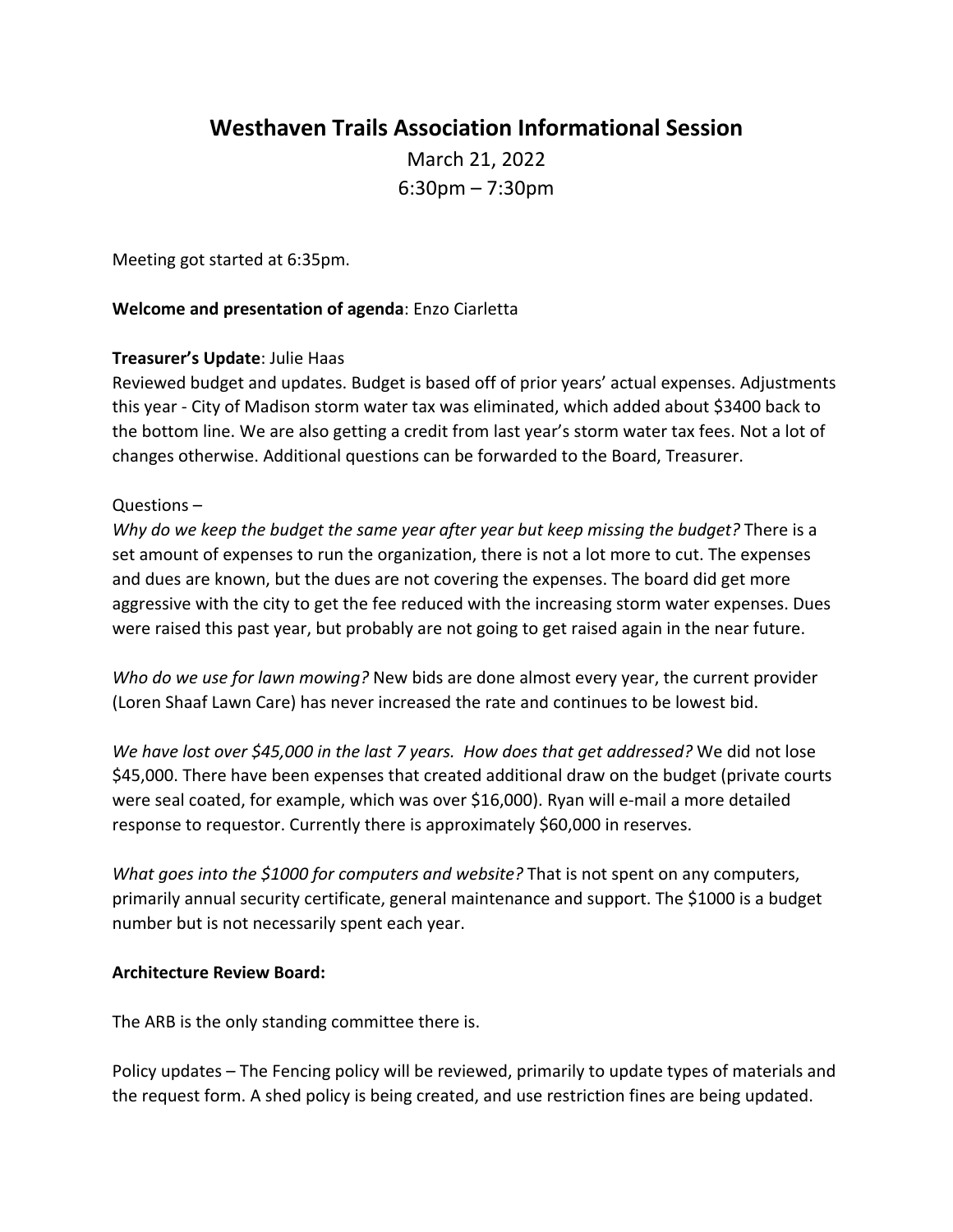Private Court Resurfacing Plan – This has been being discussed for a long time, goal is to have something ready by annual fall meeting. 5-6 years ago estimates were \$18,000 - \$20,000 per court.

ARB Requests – Please review covenants and use restrictions prior to submitting ARB requests, also City of Madison ordinances (ARB approval does not supersede city ordinances), ask questions prior to starting the project. ARB requests go to arb@westhaventrails.org.

## Questions:

*I understand why we need an HOA, but we're the only neighborhood in Southwest Madison with an ARB. Is this still needed?* Yes, it is part of the bylaws. There are other HOA's in Dane County that have Architectural Review Boards.

*What trees were cut and how much does it cost to cut a tree? Is that done by Loren Schaaf as well?* The lawn service only mows. Affordable Tree Service provides estimates for trees. Have had other companies in the past as well. Josh is 50-60% cheaper than other companies. Have had some trees go down in people's yards and had to take care of them right away.

*How much does it cost to mow green space off of Muir Field*? It is being mowed for free, even though it is not Association property. In the past when it was not mowed it became weeds, and members have asked us to mow this area.

*How are our reserves invested? With inflation the way it is, I'm concerned about the loss of purchasing power in the next 1-2 years*. They are invested in a CD.

**President's Update**: Enzo Ciarletta for Kevin Gerber

Interim Board Secretary – LeAnn Krieg volunteered and was approved by the board as interim.

Online Payments Update – Currently working on setting this up.

Parks Committee – Sebastian Grobe now leads the Parks Committee, there are 9-10 people on committee. Working on some projects and getting volunteers to help. If we save money on volunteering it will lower some costs and we can make adjustments for next year's budget.

Annual meeting  $-$  Sept. 19<sup>th</sup> in Westhaven Trails Park.

#### Questions:

*Why wasn't there a board election and budget passed*? The Board decided to delay the annual meeting until fall, and elections will be at that time. The budget is always adopted by the board.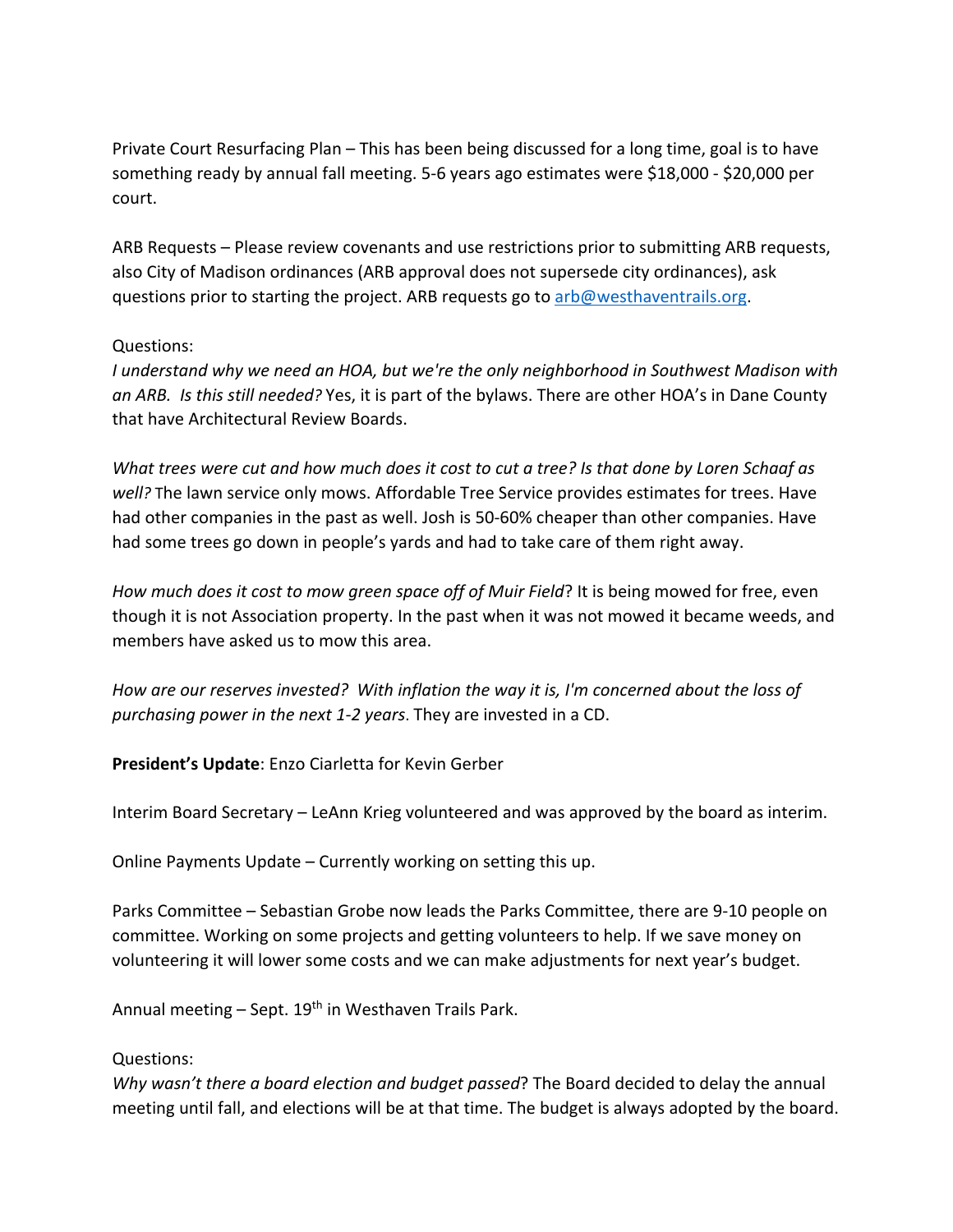*Questions about Honorariums –* Honorariums were reduced this year. Hiring a management company would cost much more than what is being paid now. Currently 4-5% goes to honorariums. When the honorariums were implemented, there was no one who wanted to run, which was one of the reasons they were started. If a board member does not want the honorarium they do not need to take it. One thing that has come up in the past is that people have quit because the honorarium was cut. It does help to keep people interested, but if a board in the future wants to eliminate them they can make that decision.

*Can we recollect for the honorariums for updating the website that didn't happen from 2019 until February*? Enzo has been working on the website and maintenance and support during this time was done. There were some issues that prevented the 2020 and 2021 budgets from being updated.

*Has Enzo used chainsaws for tree removal*? Yes, Enzo has a property management business and carries liability insurance to cover his work. If there is something small that he can get done he has done it as a way to help save the association money.

*Questions about Park Equipment* – Several years ago had a small park where the equipment got so bad they could no longer upkeep it. Estimates were in the \$25,000 range (park equipment has to meet certain codes and is very expensive). Did not have the money at that time, so was decided to remove equipment rather than replace. In 2017 decided that any park equipment that could not be repaired would be removed.

*Question about Parking Enforcement* - Signs say parking not permitted on court, but doesn't believe has seen it enforced. What is the process for doing that? Signs were updated a few years ago. There are use restrictions on parking, usually start with a warning. Tends to be visitors who are parked there once, and by the time the association gets the information they are no longer there. Going forward contact the Madison Police Department to enforce the parking. Do the rules apply to residents or only guests? Yes residents are allowed to park in areas where there is parking. Some courts have signs that say "Temporary Parking for Guests". Use restrictions address people parking their car on the lawn, etc. and the association can take action on those issues.

Don Newton volunteered to help with the policies, Enzo will be contacting.

*How does the money savings that we have now get budgeted in the future*? Board looks at previous year's budget for planning the upcoming year. Over the past 3-4 years tried to plan one small maintenance project each year based on feedback from residents. Any money that is saved is targeted for the reserve fund. This past year had 3 tree removal projects but only completed two due to the budget. The third project will be completed this year.